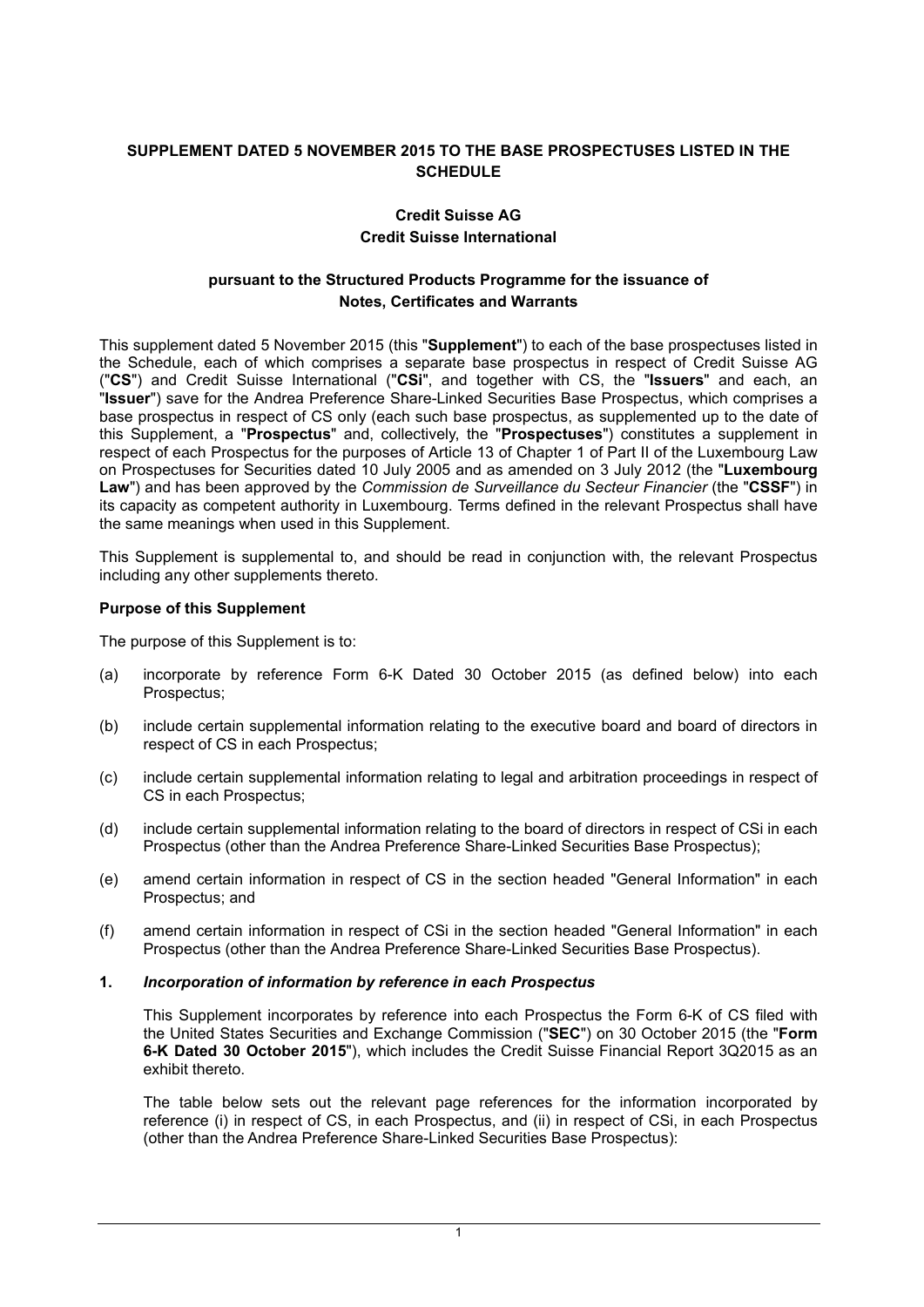| <b>Section</b><br><b>Number</b>                                   | <b>Section Heading</b>                                                                        | <b>Sub-heading</b>                                                                                                                                                                                          | Page(s)<br>оf<br>the<br><b>PDF</b> file |  |
|-------------------------------------------------------------------|-----------------------------------------------------------------------------------------------|-------------------------------------------------------------------------------------------------------------------------------------------------------------------------------------------------------------|-----------------------------------------|--|
| Form 6-K Dated 30 October 2015                                    |                                                                                               |                                                                                                                                                                                                             |                                         |  |
|                                                                   | Form 6-K                                                                                      | Cover page                                                                                                                                                                                                  | $\mathbf{1}$                            |  |
|                                                                   |                                                                                               | <b>Explanatory note</b>                                                                                                                                                                                     | $\overline{2}$                          |  |
|                                                                   |                                                                                               | <b>Exhibits</b>                                                                                                                                                                                             | 3                                       |  |
|                                                                   |                                                                                               | Signatures                                                                                                                                                                                                  | $\overline{4}$                          |  |
| Exhibit to Form 6-K Dated 30 October 2015 (Financial Report 3Q15) |                                                                                               |                                                                                                                                                                                                             |                                         |  |
|                                                                   |                                                                                               | Key metrics                                                                                                                                                                                                 | 6                                       |  |
|                                                                   |                                                                                               | Table of contents                                                                                                                                                                                           | 11                                      |  |
|                                                                   |                                                                                               | Credit Suisse at a glance                                                                                                                                                                                   | 12                                      |  |
|                                                                   | <b>Credit Suisse results</b>                                                                  | Operating environment                                                                                                                                                                                       | $14 - 16$                               |  |
|                                                                   |                                                                                               | <b>Credit Suisse</b>                                                                                                                                                                                        | $17 - 22$                               |  |
|                                                                   |                                                                                               | <b>Core Results</b>                                                                                                                                                                                         | 23-29                                   |  |
|                                                                   |                                                                                               | Private Banking & Wealth Management                                                                                                                                                                         | $30 - 41$                               |  |
|                                                                   |                                                                                               | <b>Investment Banking</b>                                                                                                                                                                                   | 42-47                                   |  |
|                                                                   |                                                                                               | Corporate Center                                                                                                                                                                                            | 48-49                                   |  |
|                                                                   |                                                                                               | Assets under management                                                                                                                                                                                     | 50-52                                   |  |
| $\mathbf{H}$                                                      | Treasury, risk, balance<br>sheet and off-balance<br>sheet                                     | Liquidity and funding management                                                                                                                                                                            | 54-57                                   |  |
|                                                                   |                                                                                               | Capital management                                                                                                                                                                                          | 58-73                                   |  |
|                                                                   |                                                                                               | Risk management                                                                                                                                                                                             | $\overline{7}$ 4-84                     |  |
|                                                                   |                                                                                               | Balance sheet and off-balance sheet                                                                                                                                                                         | 85-86                                   |  |
| Ш                                                                 | Condensed<br>consolidated financial<br>statements of Credit<br>Suisse Group AG -<br>unaudited | Report of the Independent Registered Public<br><b>Accounting Firm</b>                                                                                                                                       | 89                                      |  |
|                                                                   |                                                                                               | Condensed consolidated financial statements<br>of Credit Suisse Group AG - unaudited<br>(includes the consolidated balance sheet,<br>income statement and cash-flow statement of<br>Credit Suisse Group AG) | 91-98                                   |  |
|                                                                   |                                                                                               | Notes to the condensed consolidated financial<br>statements - unaudited, including, under Note                                                                                                              | 99-                                     |  |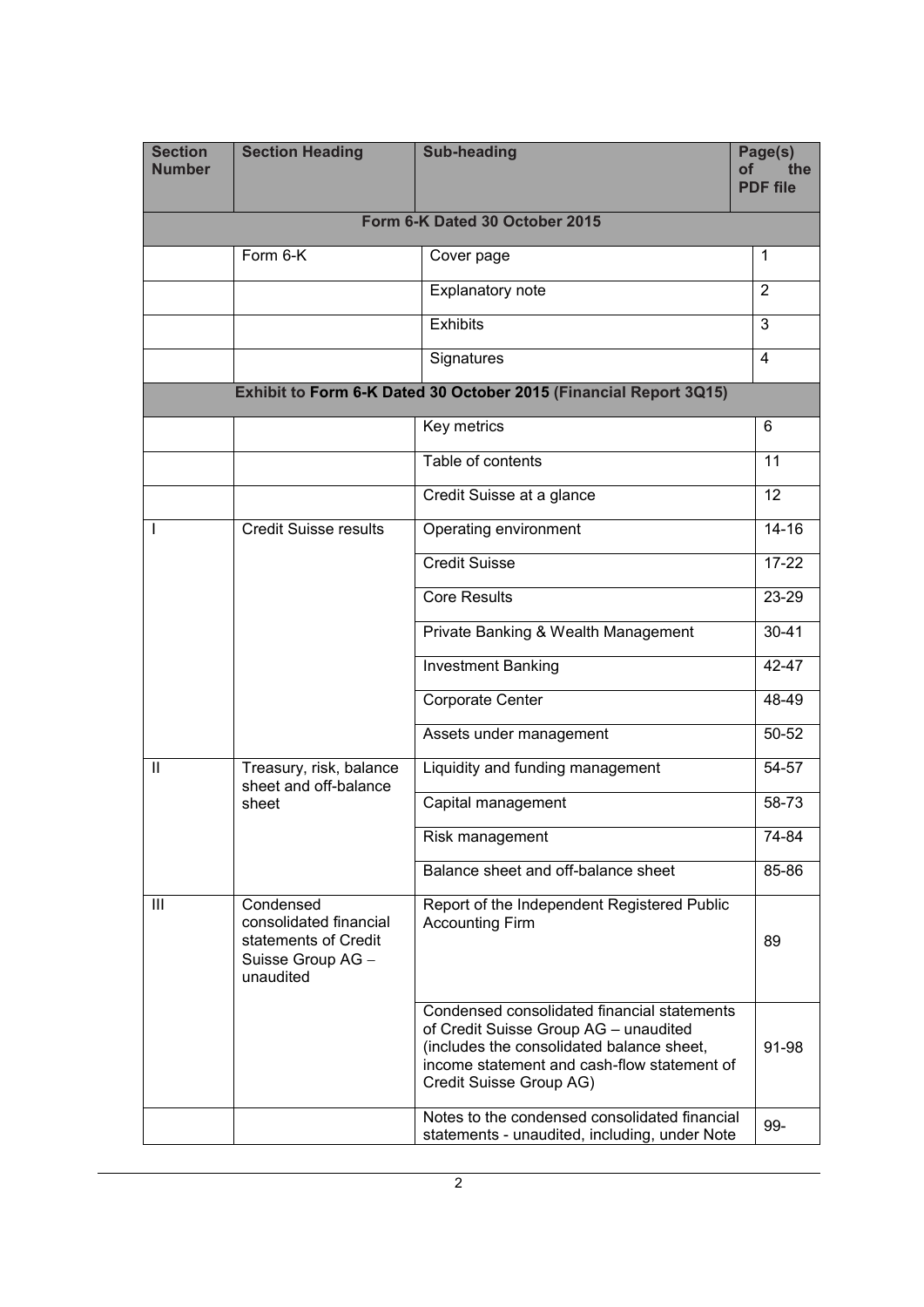|  | 30:                                                                                           | 177            |
|--|-----------------------------------------------------------------------------------------------|----------------|
|  | Certain consolidated income statement<br>and balance sheet information of Credit<br>Suisse AG | $172 -$<br>177 |
|  | List of Abbreviations                                                                         | 178            |
|  | Foreign currency translation rates                                                            | 180            |
|  | Cautionary statement regarding forward-<br>looking information                                | 181            |

Any information not listed above but included in the documents incorporated by reference herein is given for information purpose only and is not required by the relevant annexes of the Commission Regulation 809/2004/EC, as amended.

Any non-incorporated part of a document referred to herein are either deemed not relevant for the investor or are otherwise covered elsewhere in the relevant Prospectus.

### **2.** *Supplemental information relating to the board of directors in respect of CS in each Prospectus*

The information in the section entitled "Credit Suisse AG" in each Prospectus (in each case as amended up to the Supplement dated 26 October 2015) shall be supplemented by deleting the list of the current members of the Executive Board and the last two paragraphs therein, on (i) pages 442 to 443 of the Trigger Redeemable and Phoenix Securities Base Prospectus, (ii) pages 413 to 414 of the Reverse Convertible and Worst of Reverse Convertible Securities Base Prospectus, (iii) pages 450 to 451 of the Put and Call Securities Base Prospectus (iv) pages 428 to 429 of the Bonus and Participation Securities Base Prospectus and (v) pages 117 to 118 of the Andrea Preference Share-Linked Securities Base Prospectus, and replacing it with the following:

"On 20 October 2015, the Board of Directors of the Group and Credit Suisse AG appointed six new members of the Executive Board: Pierre-Olivier Bouée, Peter Goerke, Thomas P. Gottstein, Iqbal Khan, Helman Sitohang and Lara J. Warner (the "**Appointed Directors**"), with effect from 22 October 2015.

Accordingly, the current members of the Executive Board of the Group and Credit Suisse AG are as follows:

| Tidjane Thiam        | <b>Chief Executive Officer</b>                                 |
|----------------------|----------------------------------------------------------------|
| James L. Amine       | Head of Investment Banking and Capital Markets                 |
| Pierre-Olivier Bouée | <b>Chief Operating Officer</b>                                 |
| Romeo Cerutti        | <b>General Counsel</b>                                         |
| Peter Goerke         | Head of Human Resources, Communications and<br><b>Branding</b> |
| Thomas P. Gottstein  | <b>Head of Swiss Universal Bank</b>                            |
| Iqbal Khan           | Head of International Wealth Management.                       |
| David Mathers        | <b>Chief Financial Officer</b>                                 |
|                      |                                                                |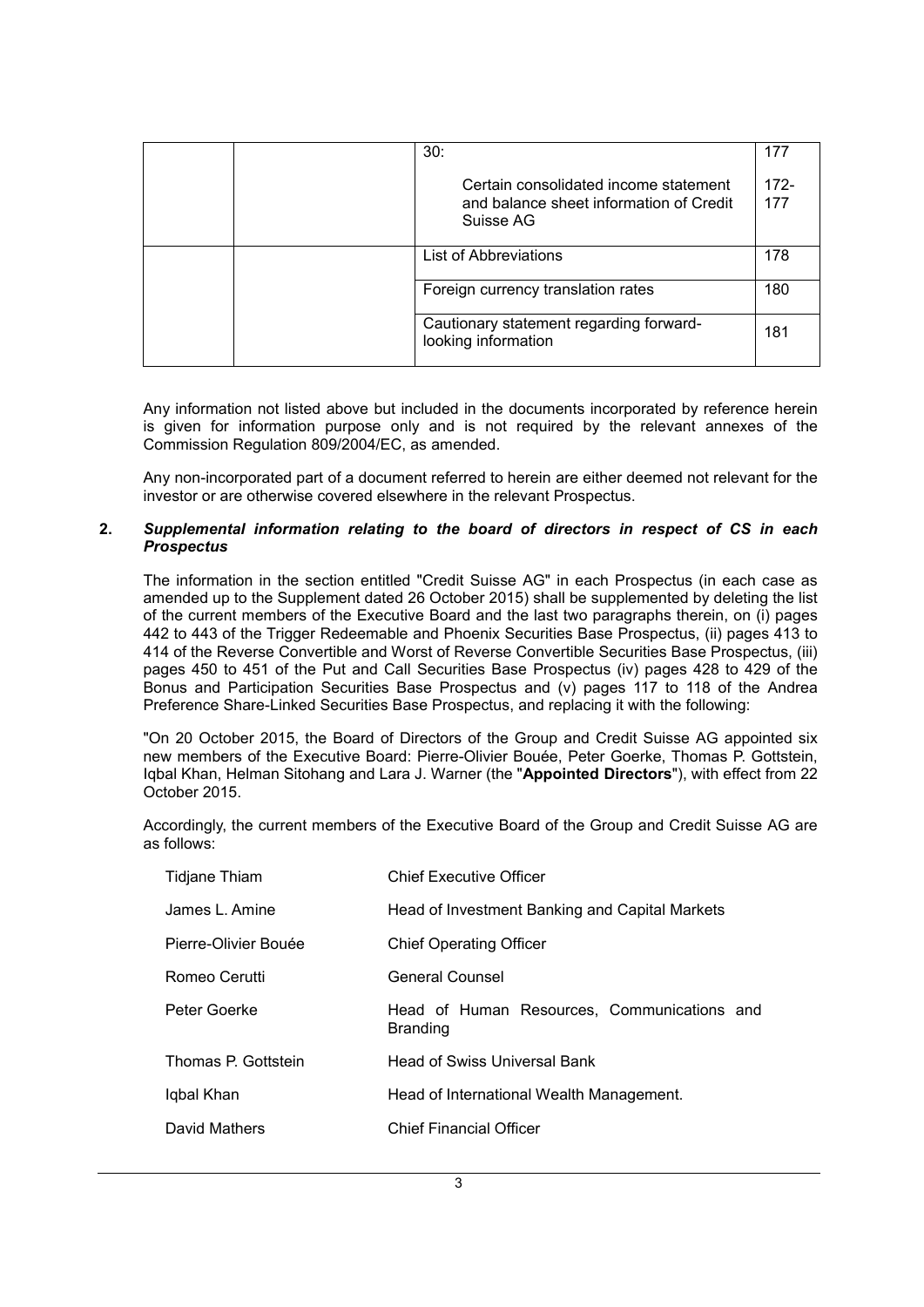| Joachim Oechslin  | <b>Chief Risk Officer</b>                        |
|-------------------|--------------------------------------------------|
| Timothy P. O'Hara | <b>Head of Global Markets</b>                    |
| Helman Sitohang   | Head of Asia Pacific                             |
| Lara J. Warner    | Chief Compliance and Regulatory Affairs Officer. |

As a consequence of these changes, Gaël de Boissard, Hans-Ulrich Meister, Robert Shafir and Pamela Thomas-Graham stepped down from the Executive Board.

The functions of the Appointed Directors in the Group and Credit Suisse AG, and an indication of their principal activities performed outside the Group and Credit Suisse AG, if any, are as follows:

| Pierre-Olivier Bouée | <b>Chief Operating Officer</b>                                                                                                                                                                                                                                                  |
|----------------------|---------------------------------------------------------------------------------------------------------------------------------------------------------------------------------------------------------------------------------------------------------------------------------|
| Peter Goerke         | Head of Human Resources, Communications and Branding                                                                                                                                                                                                                            |
| Thomas P. Gottstein  | <b>Head of Swiss Universal Bank</b>                                                                                                                                                                                                                                             |
| Iqbal Khan           | Head of International Wealth Management. Mr. Khan is also a<br>board member of both BANK-now AG and Swisscard AECS<br>GmbH                                                                                                                                                      |
| Helman Sitohang      | Regional CEO APAC                                                                                                                                                                                                                                                               |
| Lara J. Warner       | Chief Compliance and Regulatory Affairs Officer. Ms. Warner is<br>also a board member of Aspen Institute's Business and Society<br>Program and the executive committee chair of the Women's<br>Leadership Board of Harvard University's John F. Kennedy<br>School of Government |

The composition of the Board of Directors of Credit Suisse AG and the Group is identical. The composition of the Executive Board of Credit Suisse AG and the Group is identical.

Further information about the members of the Board of Directors and the Executive Board can be found on pages 173 to 193 (pages 197 to 217 of the PDF) of the Exhibit to Form 20-F Dated 20 March 2015, the Form 6-K Dated 24 April 2015, the Group and CS Form 6-K Dated 21 October 2015 and the Form 6-K Dated 30 October 2015."

## **3.** *Supplemental information relating to legal and arbitration proceedings in respect of CS in each Prospectus*

The information in the section entitled "Credit Suisse AG" in each Prospectus (in each case, as amended up to the Supplement dated 26 October 2015) shall be supplemented by deleting the section headed "Legal and Arbitration Proceedings", on (i) page 443 of the Trigger Redeemable and Phoenix Securities Base Prospectus, (ii) page 414 of the Reverse Convertible and Worst of Reverse Convertible Securities Base Prospectus, (iii) page 451 of the Put and Call Securities Base Prospectus, (iv) page 429 of the Bonus and Participation Securities Base Prospectus and (v) page 118 of the Andrea Preference Share-Linked Securities Base Prospectus, and replacing it with the following: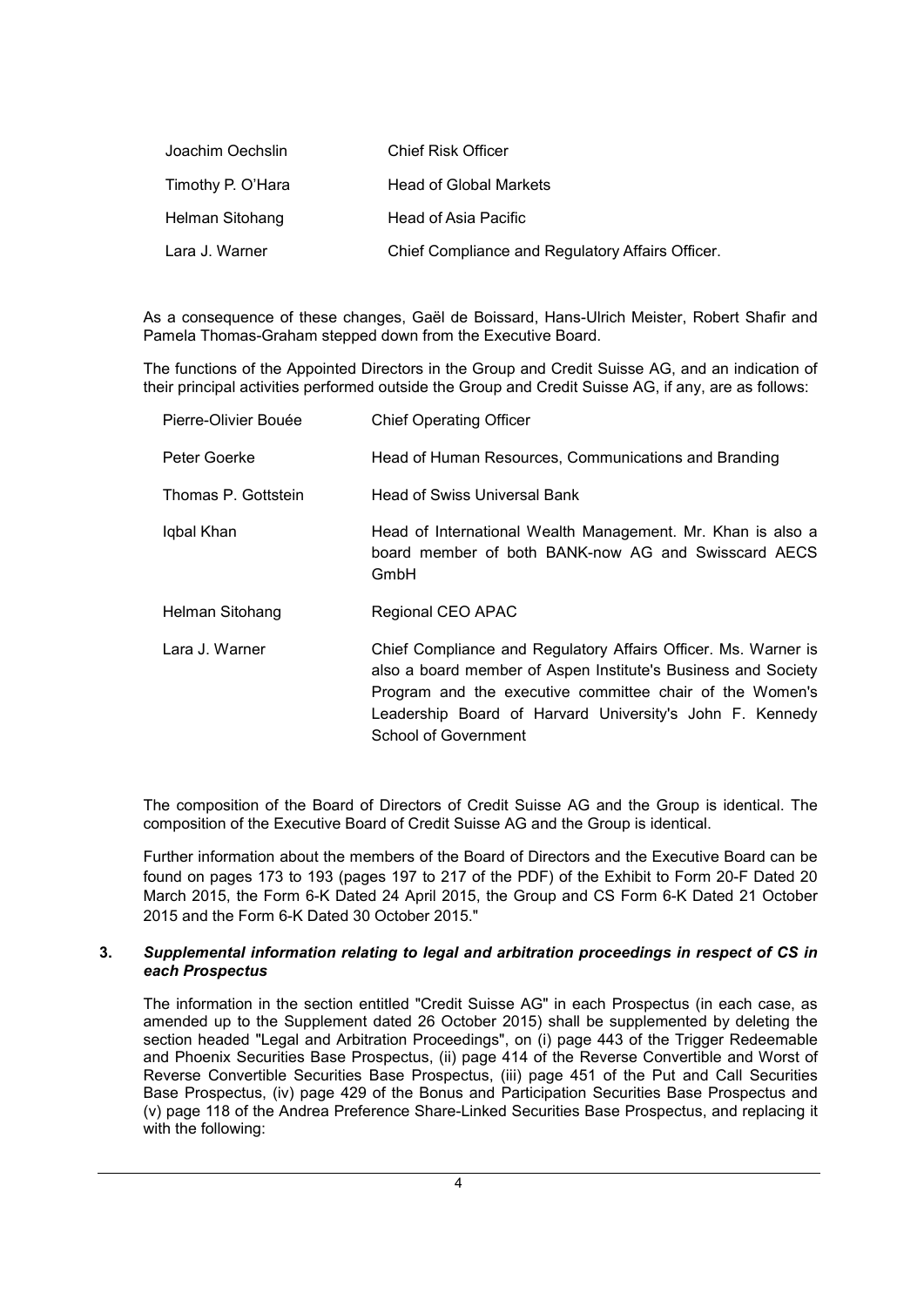# "**Legal and Arbitration Proceedings**

There are no, during the period of 12 months ending on the date of this Base Prospectus, governmental, legal or arbitration proceedings which may have, or have had in the past, significant effects on Credit Suisse AG's financial position or profitability, and Credit Suisse AG is not aware of any such proceedings being either pending or threatened, except as disclosed in (a) the Form 6-K Dated 30 October 2015 under the heading "Litigation" (note 29 to the condensed consolidated financial statements of Credit Suisse Group AG on pages 163 to 165 (pages 169 to 171 of the PDF) of the exhibit (Credit Suisse Financial Report 3Q15) to the Form 6-K Dated 30 October 2015, (b) the CS Form 6-K Dated 31 July 2015 under the heading "Litigation" (note 29 to the condensed consolidated financial statements of Credit Suisse Group AG on pages 164 to 165 (pages 174 to 175 of the PDF) of the third exhibit (Credit Suisse Financial Report 2Q15) to the CS Form 6-K Dated 31 July 2015), (c) the Form 6-K Dated 30 April 2015 under the heading "Litigation" (note 29 to the condensed consolidated financial statements of the Group on pages 152 to 153 (pages 158 to 159 of the PDF) of the exhibit to the Form 6-K Dated 30 April 2015) and (d) the Form 20-F Dated 20 March 2015 under the heading "Litigation" (note 38 to the consolidated financial statements of the Group on pages 352 to 359 (pages 376 to 383 of the PDF) of the exhibit to the Form 20-F Dated 20 March 2015).".

#### **4.** *Supplemental information relating to the board of directors in respect of CSi in each Prospectus (other than the Andrea Preference Share-Linked Securities Base Prospectus)*

The information in the section entitled "Credit Suisse International" in each Prospectus (other than the Andrea Preference Share-Linked Securities Base Prospectus) (in each case, as amended up to the Supplement dated 26 October 2015) shall be supplemented by deleting the table under the section headed "Directors and Management" , on (i) pages 445 to 446 of the Trigger Redeemable and Phoenix Securities Base Prospectus, (ii) pages 416 to 417 of the Reverse Convertible and Worst of Reverse Convertible Securities Base Prospectus, (iii) pages 453 to 454 of the Put and Call Securities Base Prospectus and (iv) pages 431 to 432 of the Bonus and Participation Securities Base Prospectus, and replacing it with the following:

| "Board Member                                 | <b>External Activities</b>                                                                                                                                                                                                                         |
|-----------------------------------------------|----------------------------------------------------------------------------------------------------------------------------------------------------------------------------------------------------------------------------------------------------|
| Noreen Doyle (Non- Executive Chair)           | Independent member and Chair of the Board of<br>$\bullet$<br>Directors, the Nomination and the Advisory<br>Remuneration Committee, independent member<br>of the Risk Committee and Acting Audit<br>Committee Chair of Credit Suisse International. |
|                                               | Ms. Doyle also serves as Vice- Chair and Lead<br>Independent Director of the Board, member of<br>the Audit Committee and the Chairman's and<br>Governance Committee of Credit Suisse AG and<br>Credit Suisse Group AG.                             |
|                                               | Additionally Ms. Doyle is also:                                                                                                                                                                                                                    |
|                                               | a member of the Board of Directors of the<br>$\Omega$<br>Newmont Mining Corporation; and                                                                                                                                                           |
|                                               | a member of the advisor board of Sapphire<br>$\circ$<br>Partners.                                                                                                                                                                                  |
| Gaël de Boissard (Chief Executive<br>Officer) | Chief Executive Officer of Credit Suisse International<br>and Credit Suisse Securities (Europe) Ltd.                                                                                                                                               |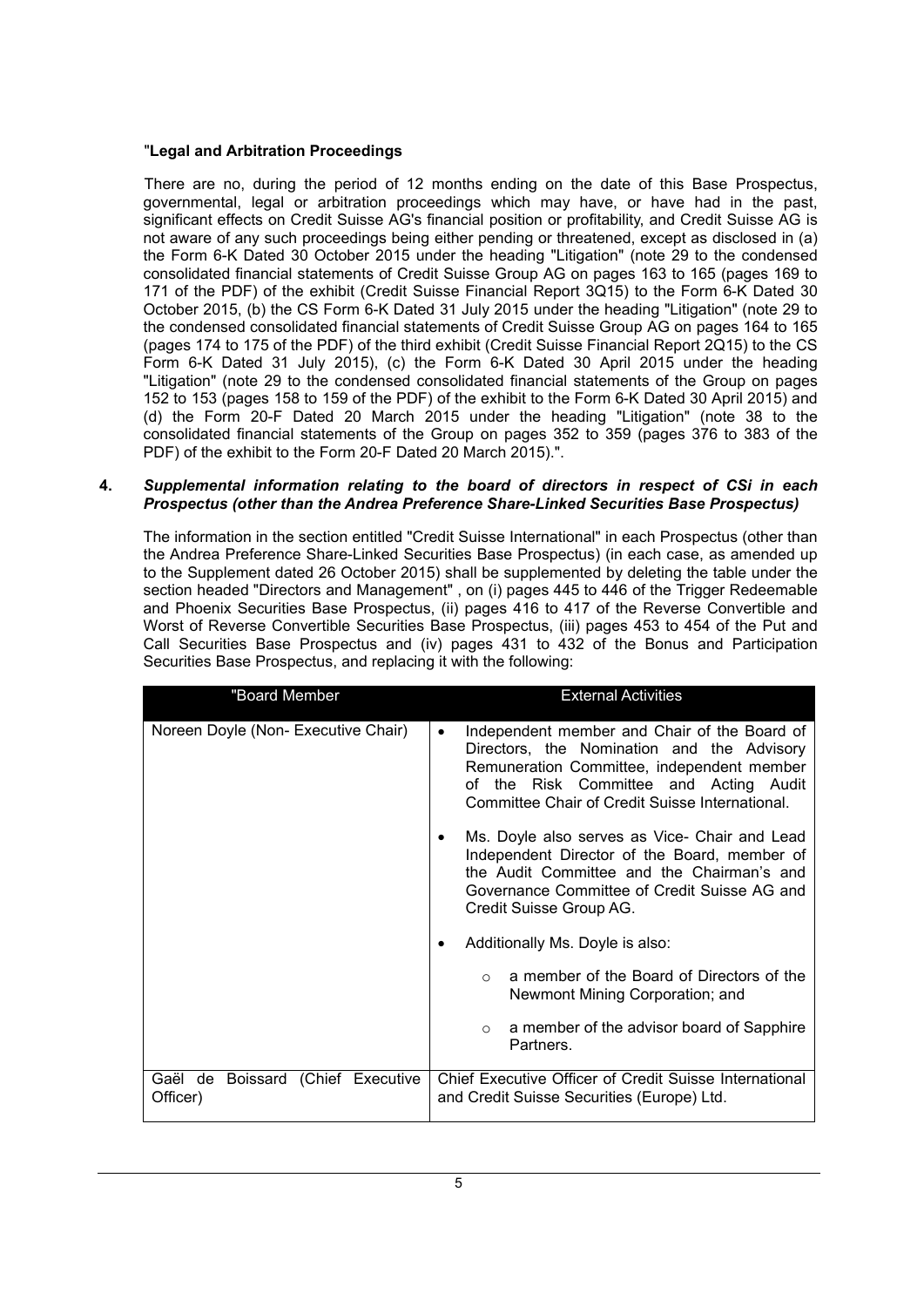| Richard Thornburgh (Non- Executive<br>Director) | Independent member of the Board of Directors<br>$\bullet$<br>and the Audit, Nomination and Advisory<br>Remuneration Committee and Chairman of the<br>Risk Committee of Credit Suisse International.                                                |
|-------------------------------------------------|----------------------------------------------------------------------------------------------------------------------------------------------------------------------------------------------------------------------------------------------------|
|                                                 | Mr. Thornburgh also serves as Vice-Chair of the<br>$\bullet$<br>Board, member of the Audit Committee, Chair of<br>the Risk Committee and a member of the<br>Chairman's and Governance Committee of Credit<br>Suisse AG and Credit Suisse Group AG. |
|                                                 | Additionally Mr. Thornburgh is also:                                                                                                                                                                                                               |
|                                                 | Vice-Chairman of Corsair Capital LLC<br>$\circ$<br>(New York);                                                                                                                                                                                     |
|                                                 | a member of the Board of Directors of<br>$\circ$<br>Reynolds American Inc. (Winston-Salem);                                                                                                                                                        |
|                                                 | a member of the Board of Directors, of<br>$\circ$<br>McGraw Hill Financial (New York);                                                                                                                                                             |
|                                                 | a member of the Board of Directors and<br>$\circ$<br>Lead Director for New Star Financial Inc.<br>(Massachusetts); and                                                                                                                             |
|                                                 | a member of the Board of Directors of<br>$\circ$<br>CapStar Bank.                                                                                                                                                                                  |
| Jason Forrester                                 | Managing Director in the CFO division of Credit<br>$\bullet$<br>Suisse International.                                                                                                                                                              |
|                                                 | Mr. Forrester is also EMEA Regional CFO of<br>٠<br>Credit Suisse International and Credit Suisse<br>Securities (Europe) Ltd.                                                                                                                       |
| Paul Ingram                                     | Managing Director in the CRO division of Credit<br>٠<br>Suisse International.                                                                                                                                                                      |
|                                                 | Mr. Ingram is also Chief Risk Officer of Credit<br>Suisse International and Credit Suisse Securities<br>(Europe) Ltd.                                                                                                                              |
| <b>Christopher Horne</b>                        | Managing Director in the Global Markets division<br>$\bullet$<br>of Credit Suisse International.                                                                                                                                                   |
|                                                 | Mr. Horne is also Deputy CEO of Credit Suisse<br>٠<br>and Credit Suisse<br>International<br><b>Securities</b><br>(Europe) Ltd.                                                                                                                     |
| David Livingstone                               | Vice Chairman of the Investment Banking and<br>$\bullet$<br>Capital Markets division of Credit<br>Suisse<br>International."                                                                                                                        |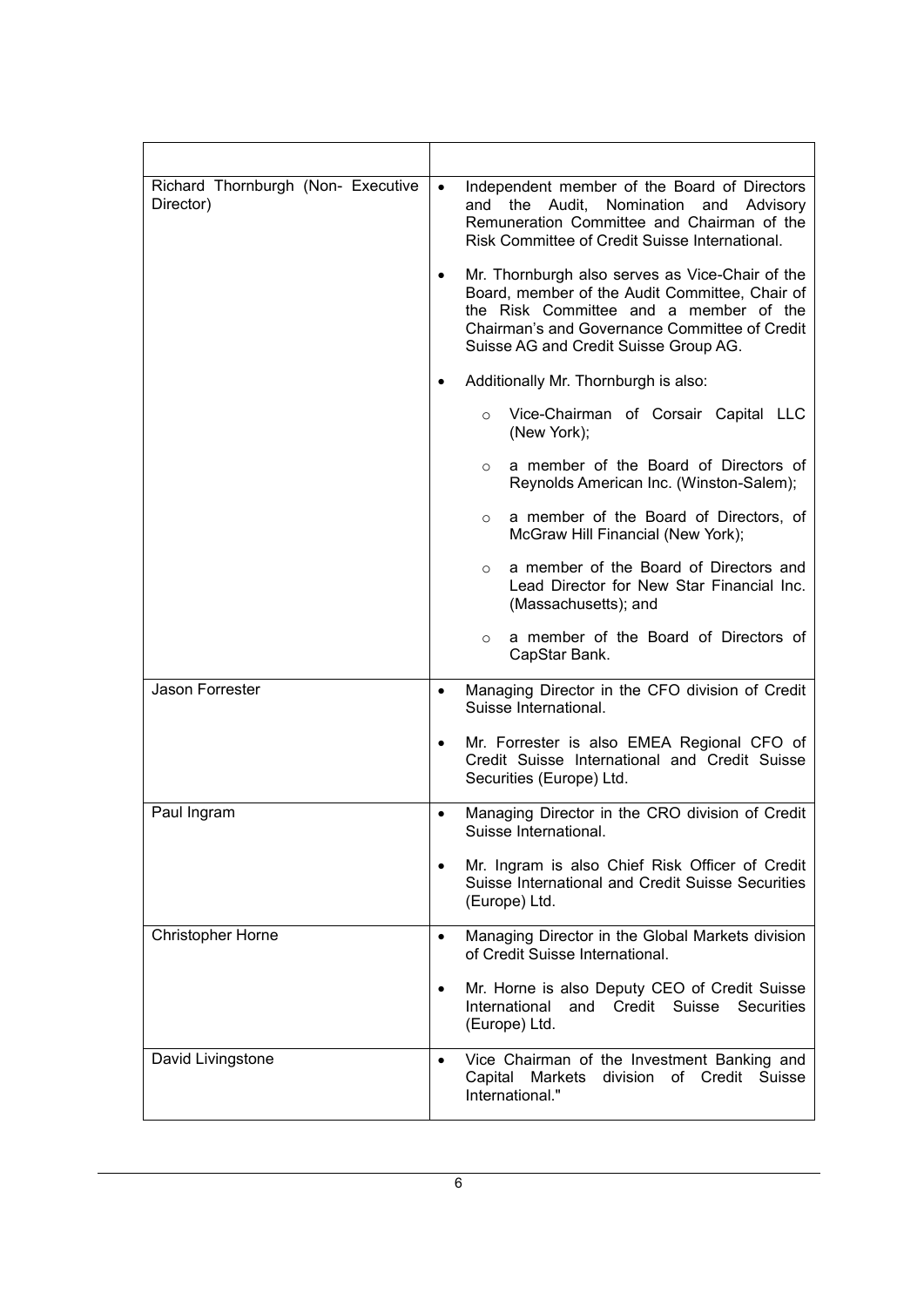# **5.** *Amendment to the section headed "General Information" in respect of CS in each Prospectus*

The section headed "General Information" in each Prospectus (in each case, as amended up to the Supplement dated 26 October 2015) shall be supplemented by deleting the seventh item therein, on (i) page 507 of the Trigger Redeemable and Phoenix Securities Base Prospectus, (ii) page 478 of the Reverse Convertible and Worst of Reverse Convertible Securities Base Prospectus, (iii) page 515 of the Put and Call Securities Base Prospectus, (iv) 493 of the Bonus and Participation Securities Base Prospectus and (v) page 145 of the Andrea Preference Share-Linked Securities Base Prospectus, and replacing it with the following:

"7. There has been no material adverse change in the prospects of CS and its consolidated subsidiaries since 31 December 2014. There has been no significant change in the financial position of CS and its consolidated subsidiaries since 30 September 2015.

Please see the section entitled "Risk Factors" on pages 39 to 46 (pages 63 to 70 of the PDF) of the Exhibit to the Form 20-F Dated 20 March 2015 for the risk factors that may affect the future results of operations or financial condition of the Group and its consolidated subsidiaries.

Please see the sections entitled "Operating Environment" on pages 8 to 10 (pages 14 to 16 of the PDF) of the exhibit (Credit Suisse Financial Report 3Q15) to the Form 6-K Dated 30 October 2015, "Operating Environment" on pages 8 to 10 (pages 18 to 20 of the PDF) of the third exhibit (Credit Suisse Financial Report 2Q15) to the CS Form 6-K Dated 31 July 2015, "Operating Environment" on pages 6 to 8 (pages 12 to 14 of the PDF) of the exhibit to the Form 6-K Dated 30 April 2015 and "Strategy", "Our Business" and "Operating Environment" on, respectively, pages 13 to 15, 16 to 23 and 48 to 50 (pages 37 to 39, 40 to 47 and 72 to 74 of the PDF) of the Exhibit to the Form 20-F Dated 20 March 2015 for the information relating to trends, uncertainties, the economic environment and other factors that may affect the future results of operations or financial condition of the Group and its consolidated subsidiaries.".

### **6.** *Amendment to the section headed "General Information" in respect of CSi in each Prospectus (other than the Andrea Preference Share-Linked Securities Base Prospectus)*

The section headed "General Information" in each Prospectus (other than the Andrea Preference Share-Linked Securities Base Prospectus) (in each case, as amended up to the Supplement dated 9 September 2015) shall be supplemented by deleting the third sub-paragraph under the eighth item therein, on (i) pages 507 to 508 of the Trigger Redeemable and Phoenix Securities Base Prospectus, (ii) pages 478 to 479 of the Reverse Convertible and Worst of Reverse Convertible Securities Base Prospectus, (iii) pages 515 to 516 of the Put and Call Securities Base Prospectus and (iv) pages 493 to 494 of the Bonus and Participation Securities Base Prospectus, and replacing it with the following:

"Please see the sections entitled "Operating Environment" on pages 8 to 10 (pages 14 to 16 of the PDF) of the exhibit to the Form 6-K Dated 30 October 2015, "Economic Environment" on pages 2 to 3 (pages 4 to 5 of the PDF)of the CSi Interim Report, "Operating Environment" on pages 8 to 10 (pages 18 to 20 of the PDF) of the third exhibit (Credit Suisse Financial Report 2Q15) to the CS Form 6-K Dated 31 July 2015, "Operating Environment" on pages 6 to 8 (pages 12 to 14 of the PDF) of the exhibit to the Form 6-K Dated 30 April 2015, "Operating Environment" on pages 48 to 50 (pages 72 to 74 of the PDF) of the Exhibit to the Form 20-F Dated 20 March 2015 and "Economic environment" on pages 2 to 3 (pages 4 to 5 of the PDF) of the CSi 2014 Annual Report for information relating to the economic environment that may affect the future results of operations or financial condition of Credit Suisse Group AG and its consolidated subsidiaries, including CSi.".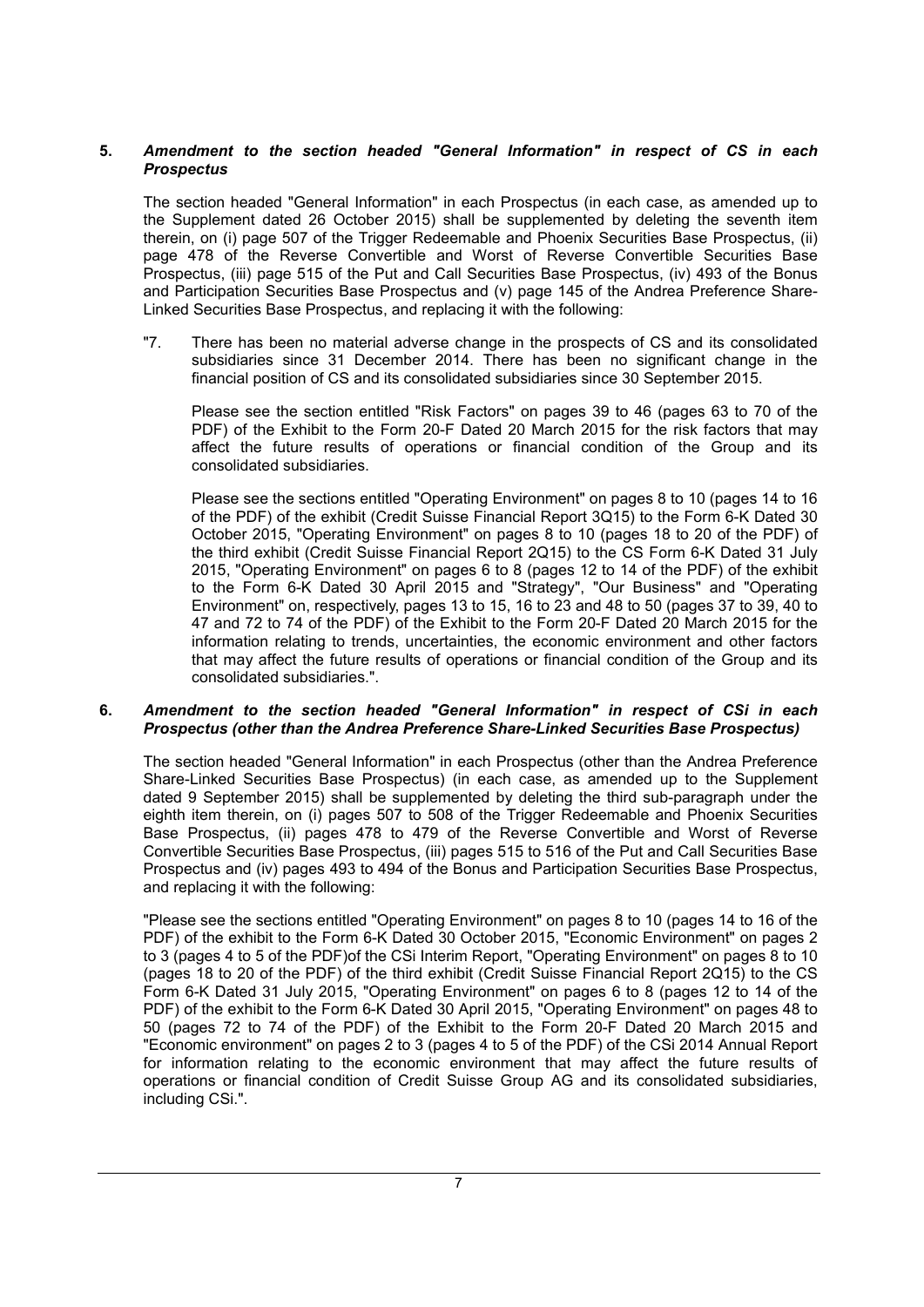The Issuers accept responsibility for the information contained in this Supplement. To the best of the knowledge of each Issuer (having taken all reasonable care to ensure that such is the case), the information contained in this Supplement is in accordance with the facts and does not omit anything likely to affect the import of such information.

To the extent that there is any inconsistency between any statement in or incorporated by reference in each Prospectus by virtue of this Supplement and any other statement in or incorporated by reference in any Prospectus, the statements in or incorporated by reference in such Prospectus by virtue of this Supplement will prevail.

In accordance with Article 13 paragraph 2 of the Luxembourg Law, investors who have already agreed to purchase or subscribe for the Securities before this Supplement is published have the right, exercisable before the end of 9 November 2015 (within a time limit of two working days after the publication of this Supplement), to withdraw their acceptances.

This Supplement and the documents incorporated by reference by virtue of this Supplement have been filed with the CSSF and this Supplement and the documents incorporated by reference by virtue of this Supplement will be available on the website of the Luxembourg Stock Exchange, at [www.bourse.lu.](http://www.bourse.lu/)